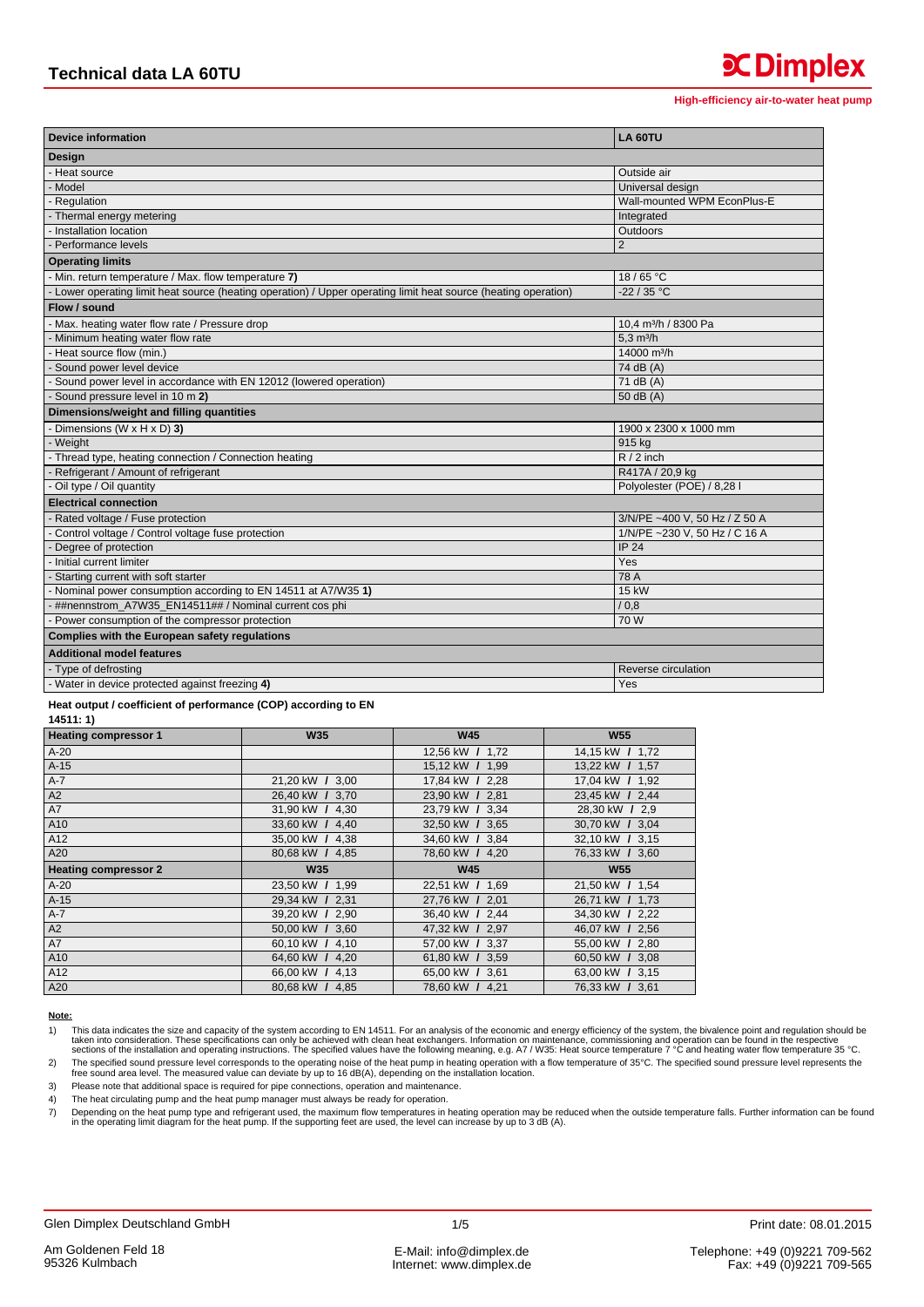High-efficiency air-to-water heat pump

**CDimplex** 



Glen Dimplex Deutschland GmbH

Print date: 08.01.2015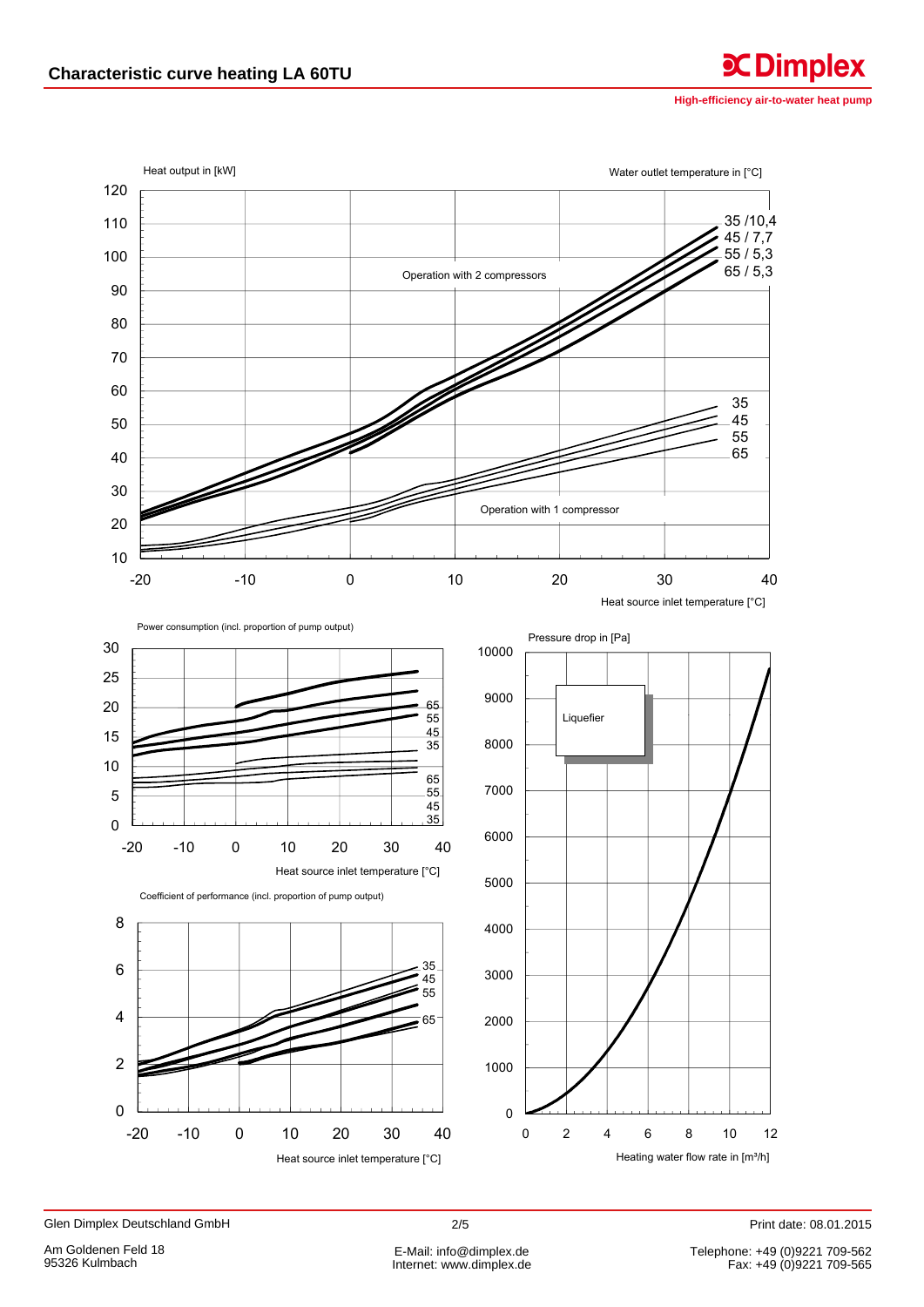**High-efficiency air-to-water heat pump** 

**C**Dimplex

Heating water temperature [°C]



Note:

The maximum possible flow temperature and the operating limits vary by +- 2K due to component tolerances.

The minimum volume flow specified in the device information must be ensured at the lower operating limit.

In mono energy operating mode with the heating element activated, the maximum flow temperature increases by approximately 3K.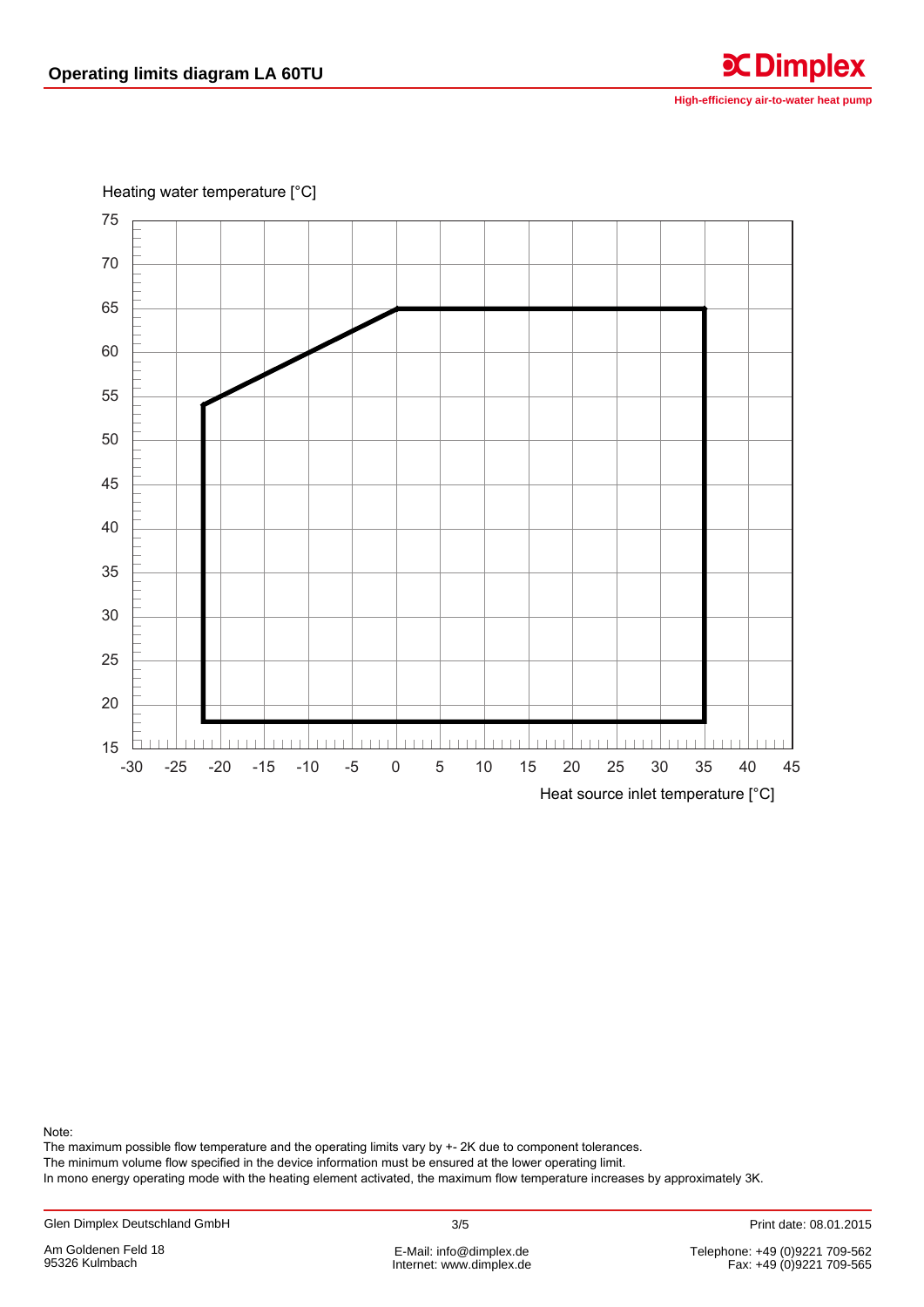## Dimension drawing/foundation plan LA 60TU



**CDimplex** 



Print date: 08.01.2015